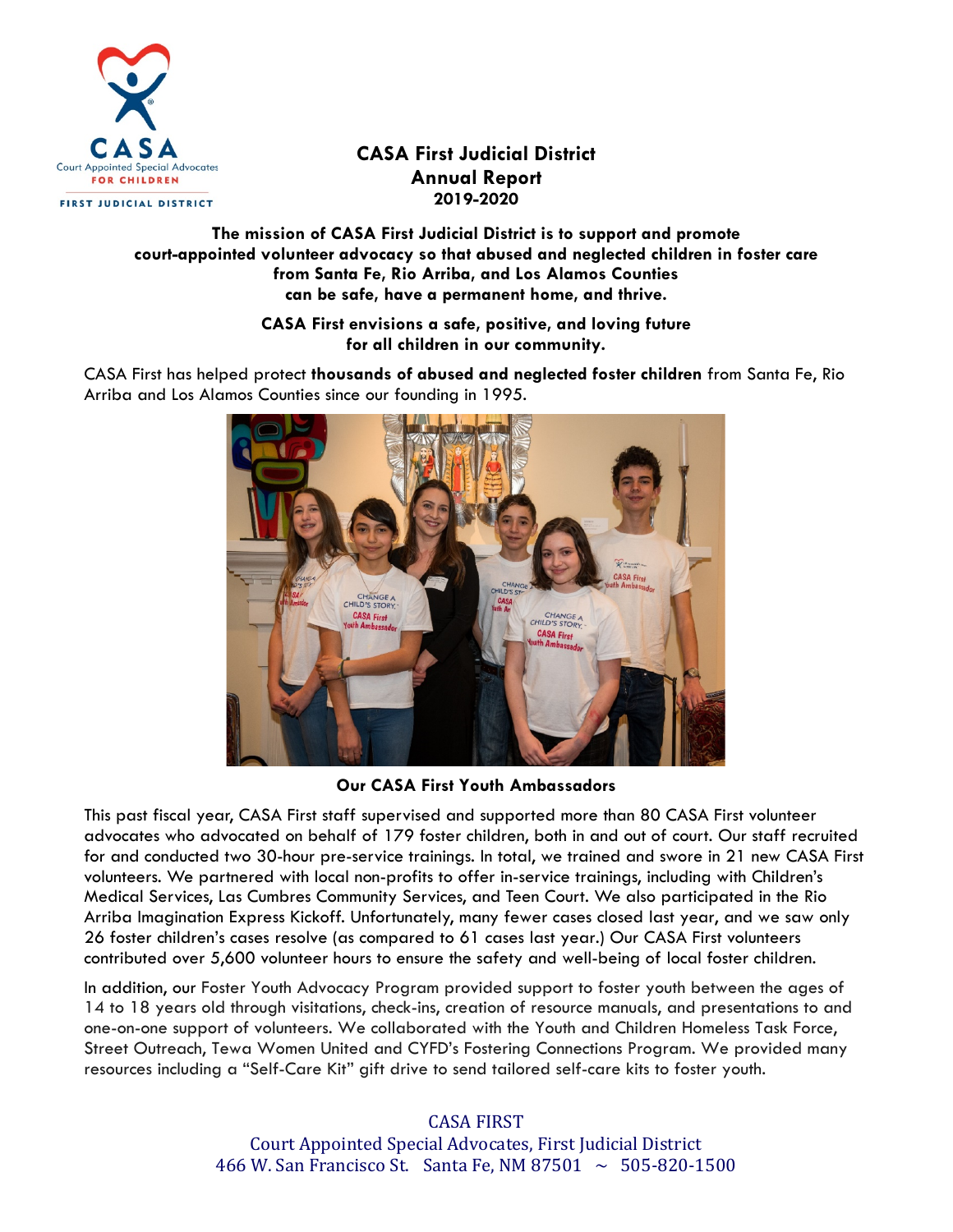### **Some highlights from Fiscal Year 2019-2020 include:**

- 179 foster children in 94 cases were assigned a CASA First volunteer advocate.
- CASA First served 81% of the children in foster care in our Judicial District.
- CASA First monitored every child welfare case, attended every hearing, and filled out an application for CVRC funding for every child in foster care, even if that child is on our waiting list and has not yet been assigned a CASA First volunteer advocate.
- CASA First conducted two 30-hour new volunteer trainings and swore in 21 new CASA First volunteer advocates.
- 26 children saw their cases close: 15 children were reunited with their families, 7 children were adopted, 3 children aged out, and 1 child was placed with a permanent guardian.
- CASA First volunteer advocates filed over 180 court reports and volunteered more than 5,600 hours to benefit CASA First and serve our foster children.
- In addition to the 60 hours of new volunteer training, and the multiple state and local trainings offered to our volunteers, CASA First organized and conducted 58 hours of in-service trainings, 90% of which included cultural competency training.



- Some CASA First trainings this year included: *What Foster Youth Want You to Know, Coping & the Importance of Self-Care, Minorities in Foster Care, Trauma & Promoting Resiliency in Foster Youth, How to Zoom, Communicating from Home, Learning Teen Court*, *Partnering with Children's Medical Services*, film showings of *The Providers* and *The Foster Documentary*, and a private screening of *Just Mercy.*
- CASA First was instrumental in developing a statewide program to support CASA programs in other Judicial Districts within New Mexico. Stronger in-state CASA organizations are helping peer agencies with experience and expertise.
- The Foster Youth Advocacy Program Coordinator served on the NM House Joint Memorial 10 Task Force, co-chaired the subcommittee focused on reunification, and made recommendations for changes to the child welfare system to support youth and their families.
- The Youth Ambassadors volunteer program expanded. Some of the youth outreach included legislative trainings and communications, published articles and radio interviews. Youth Ambassadors developed the Kindness Rocks Project, which helps spread child protection awareness while creating uplifting artistic messages.
- **Die of our year's highlights was celebrating CASA First's 25th Anniversary at** the Governor's Mansion where we recognized some CASA First heroes for their contributions to our foster children. We presented Justice Barbara J. Vigil with an award for "Leadership for Foster Children", Dr. Tony Guiles with "The Heart of CASA" and John Salinas with the "Award for Leadership by a Former Foster Youth."



### **Adapting to COVID-19**

In response to the pandemic, we endeavored to adapt quickly to our changing landscape, with no disruption of operations. Due to our concern about the well-being of foster children with increased

> Court Appointed Special Advocates, First Judicial District 466 W. San Francisco St. Santa Fe, NM 87501  $\sim 505 - 820 - 1500$

#### CASA FIRST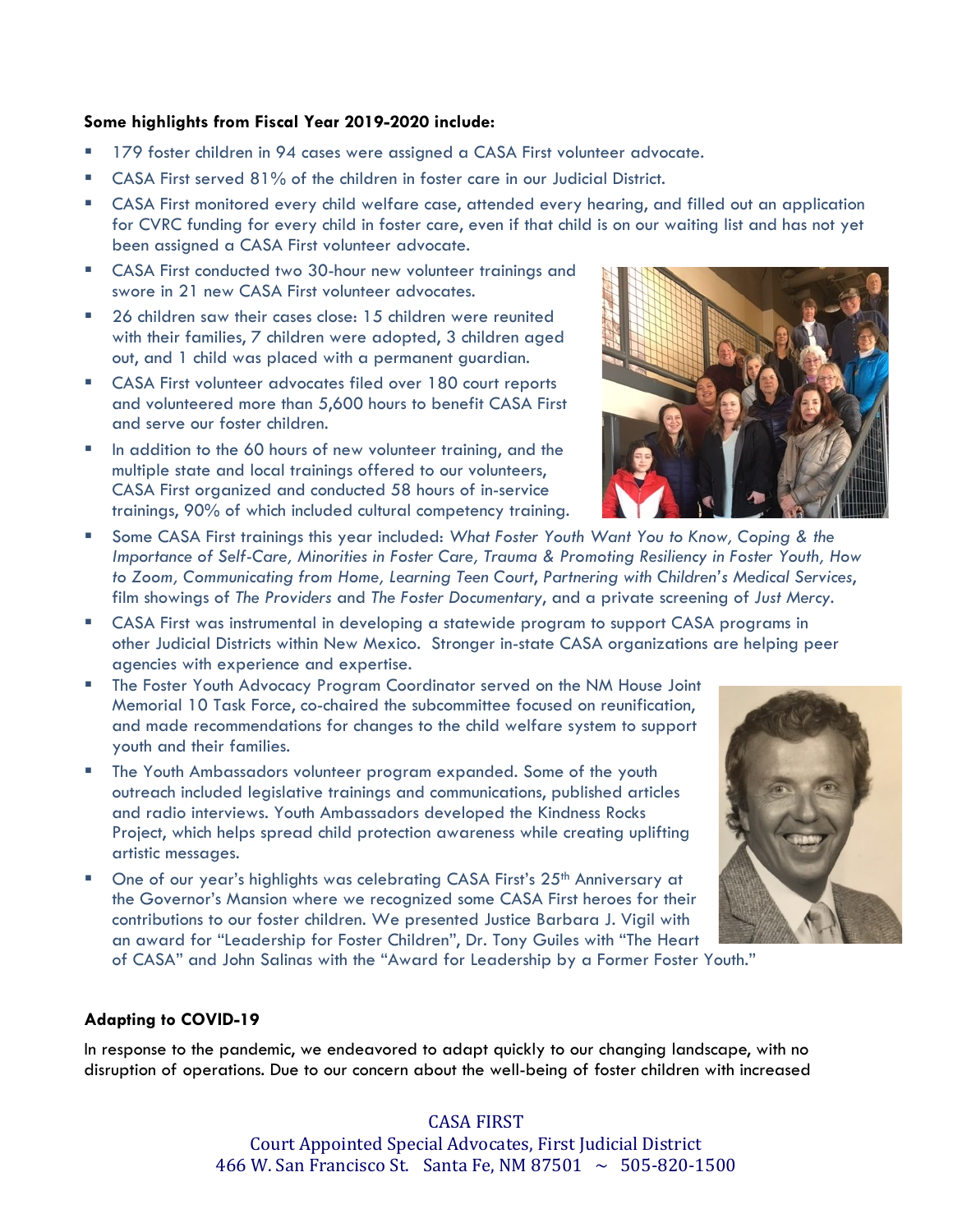isolation and loss of safety nets, we instituted systems to increase oversight. With crises and increased stressors, we know our children are more at risk and need us most.

CASA First staff is now monitoring and recording all phone/video contacts between volunteers and foster children and following-up, if concerned. We have changed to a data management system that is more efficient and provides immediate access to critical information. In addition to virtual visits with the children, our CASA Volunteers and staff attend all child welfare court hearings telephonically or via video. We continue to find resources for children and families and are dropping off supplies as needed. We are very proud of how quickly staff has adapted to these changes and the work they are putting in to make sure our stalwart volunteers are supported, and we can keep a close eye on our children.

### **Board Treasurer's Report**

- CASA First had another strong year financially, despite the impacts of the COVID-19 pandemic in the fourth quarter.
- The pandemic impacted our business dramatically. At the drop of a hat, we had to convert ourselves from a small intimate office where co-workers collaborated in person to a distributed work-force communicating remotely. We had to approach our business differently in order to ensure that our clients remain supported. Through the craziness of the initial dislocation, laptops were located, and business practices were changed, but we were always there to support child victims.
- For every dollar of support contributed to CASA First, more than 80 cents support our mission directly. This conservative spending ratio shows that we run the organization on a tight budget.
- We also have a true mix of community and fee-for-service support. Over 50% of our revenues are from community support. We are humbled by the strong support of our work by our local community.
- As you would expect, we are dependent on our contractual relationship with the state courts, yet that contract accounts for only one-third of our overall revenues.
- We continue to work to diversify our income stream, and to continue to grow local individual and business support.
- Other financial goals are to ensure long term stewardship of CASA First through continuing to build our cash reserves and initiating a planned giving campaign and Legacy Society.



We are deeply thankful for all the donors who contributed this year. In addition to our Administrative Office of the Court fees, our VOCA grant, and many generous business and individual donors, we received grants from these generous foundations:

**The Brindle Foundation The Doris G. Walbridge Foundation The Hanuman Foundation The Lineberry Foundation The United Way of Northern NM**

# **The Mellen Foundation The New Mexico Children's Foundation The Triangle Community Foundation Inc. The Santa Fe Community Foundation**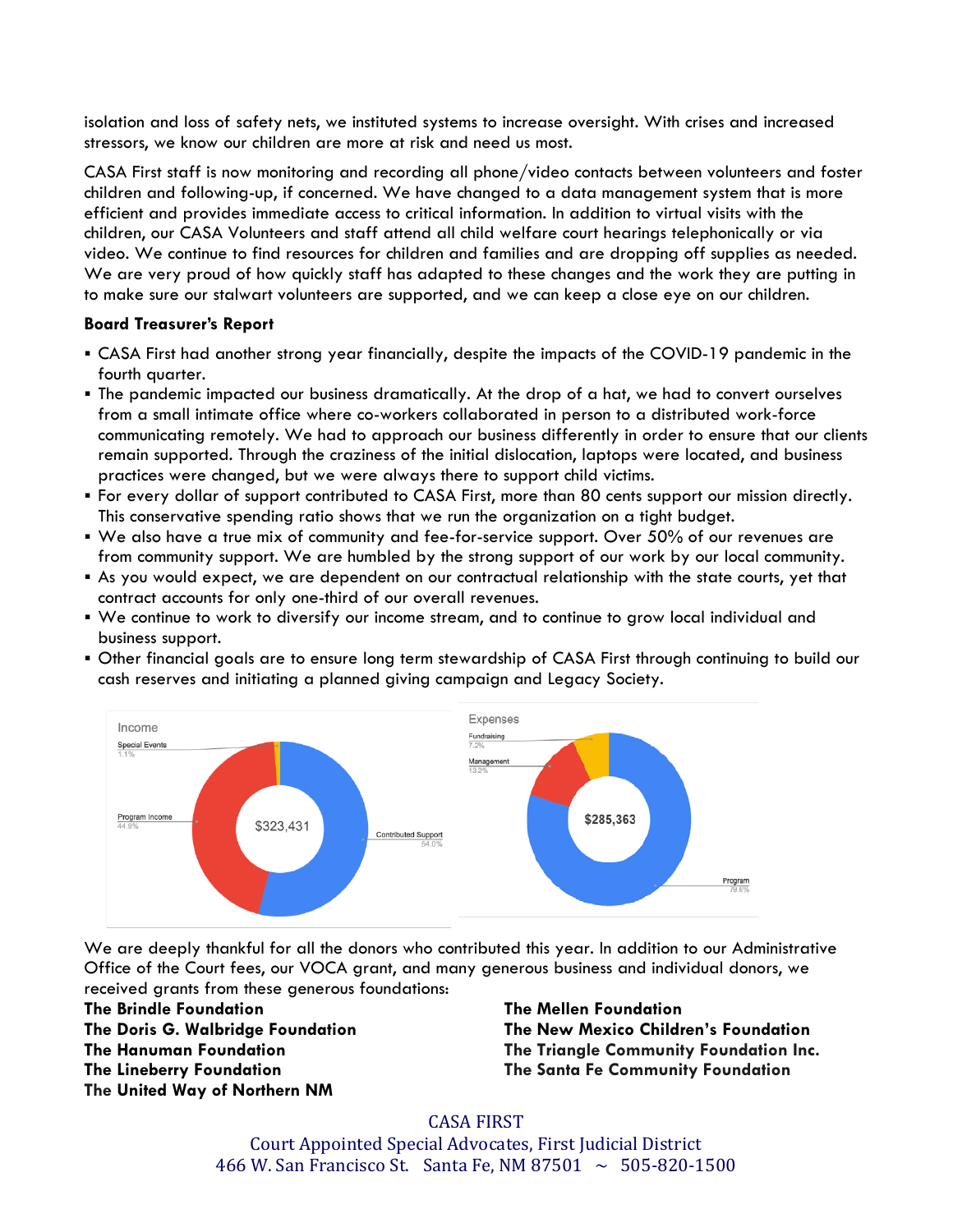## **The CASA First Team**



### **Staff**

Annie Rasquin, LCSW Executive Director Michele Harwood, Program Coordinator Jessica Henderson, Volunteer Supervisor

Veronica Krupnick, Foster Youth Advocacy Program Coordinator Emily Cole, Administrative Assistant

#### **Volunteer Staff**

Miranda Saint James, Youth Ambassador Director Ward Freeman, Technology Manager

Heather Van Cleave, CASA First Angels Chair Julie Zimber, CASA First Angels Assistant Chair

Two of our CASA volunteers, Miranda St James and Heather Van Cleave provided invaluable support with administrative work as well as Chairing our Youth Ambassadors and CASA First Angels, respectively. Both groups are key for special events and community outreach and are helping the broader community learn about CASA First and the needs of foster children.

### **CASA First Board of Directors**

Peyton Young, President Julia Lapis, JD, Vice President Ryan Goodman, Secretary Spencer Wright, Treasurer Julia Broggi, JD Tony Guiles, MD Andres Paglayan Yvonne Martinez **Betsy Shillinglaw** George Flores

Emeritus Board Member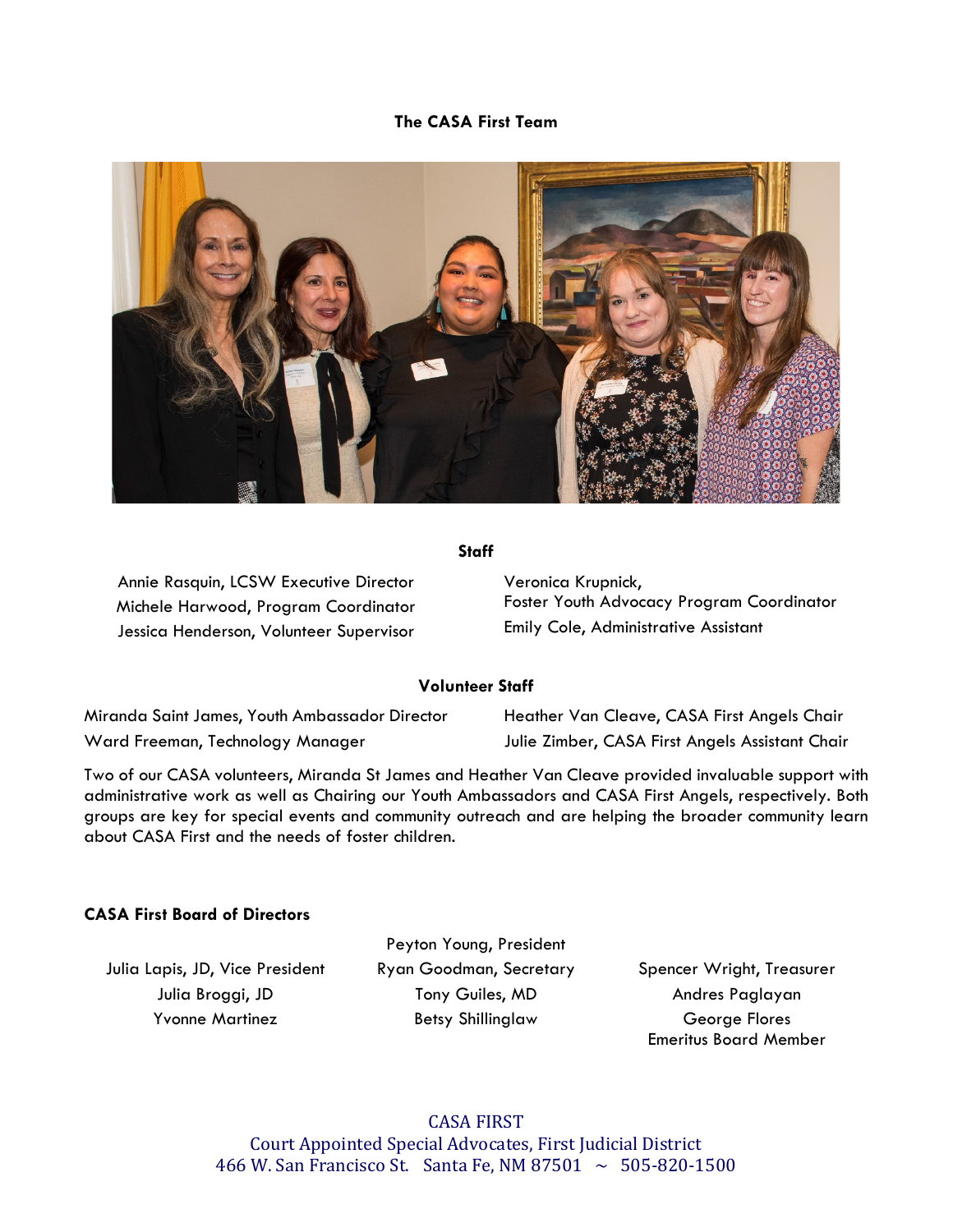### **CASA Volunteer Advocates**

Richard Adesso Andrea Balter Alice Barthel Nancy Benkof Barbara Benzaquen Ellen Biderman Stephen Black Stuart Bluestone Gloria Bosson, Jim Bradbury Suzanne Canfield Cybele Carpenter Elizabeth Chirdon Barbara Clark Stuart Cohen Robert Collins Patricia Conoway Susan Daniel Anthony DaSilva Clark Davis Deborah Demella Marilyn Dillon Tracy Donnell Mary Erwin Brenda Fannon Nancy Gehman

Anne Geronimo Cindy Geyer Elaine Giovando Lisa Gonzales Ali Harper Chris Hatfield Jessica Hathaway John Heinritz Maria Higuera Ann Hunziker Rudolf Hunziker Isabelle Jennings Vivian Jones Theodora Judge-Kret, Diane Kell Arlene Kemp Jennifer Klug Deborah Knapp Veronica Krupnick Karen Lawrence Molly Leuschel Jennifer Levi Martin Madden Robert Martin Sarah Matthes William McDonald

Jennifer McRoberts Katherine Mertz Ann Morrison Sandra Osterman Myra Rabitoy Lynette Ranton Suzanne Reed Barbara Reider Kate Rivers Rebecca Romero Doreen Sansom Jodie Scheer Rachel Scholz Rebecca Shaw Franco Sisneros Betsy Starr Anastasia Stefanowicz Russel Stolins Philippa Klessig Steven Turner Kim Udall Heather Van Cleave Kristin Watson Terrell White Lori Woodcock Anita Worsham

### **Guiding Values of CASA First**

- Respect of Culture and Community Relationships
	- **Commitment to Openness & Transparency**
	- Honesty & Professionalism
- Creativity
- **Respect of Children and their** Families
- Thankful/Appreciation
- Resiliency
- **Commitment to being a model** entity that others emulate – Staff/Board/Organization
- Children's advocacy
- Commitment to Self- Education
- Collaboration
- **Diversity**
- **Servant Leaders**
- **Team Members**
- Commitment to Consensus

# **CASA volunteer advocates in their words:**

CASA FIRST Court Appointed Special Advocates, First Judicial District 466 W. San Francisco St. Santa Fe, NM 87501  $\sim 505 - 820 - 1500$ 

## **Social Justice**

- Growth through Learning, Evolving, and Adapting
- **Inclusiveness**
- Committed, Proactive
- Kindness
- Competency
- Supportiveness
- Compassion/Love
- Ethical